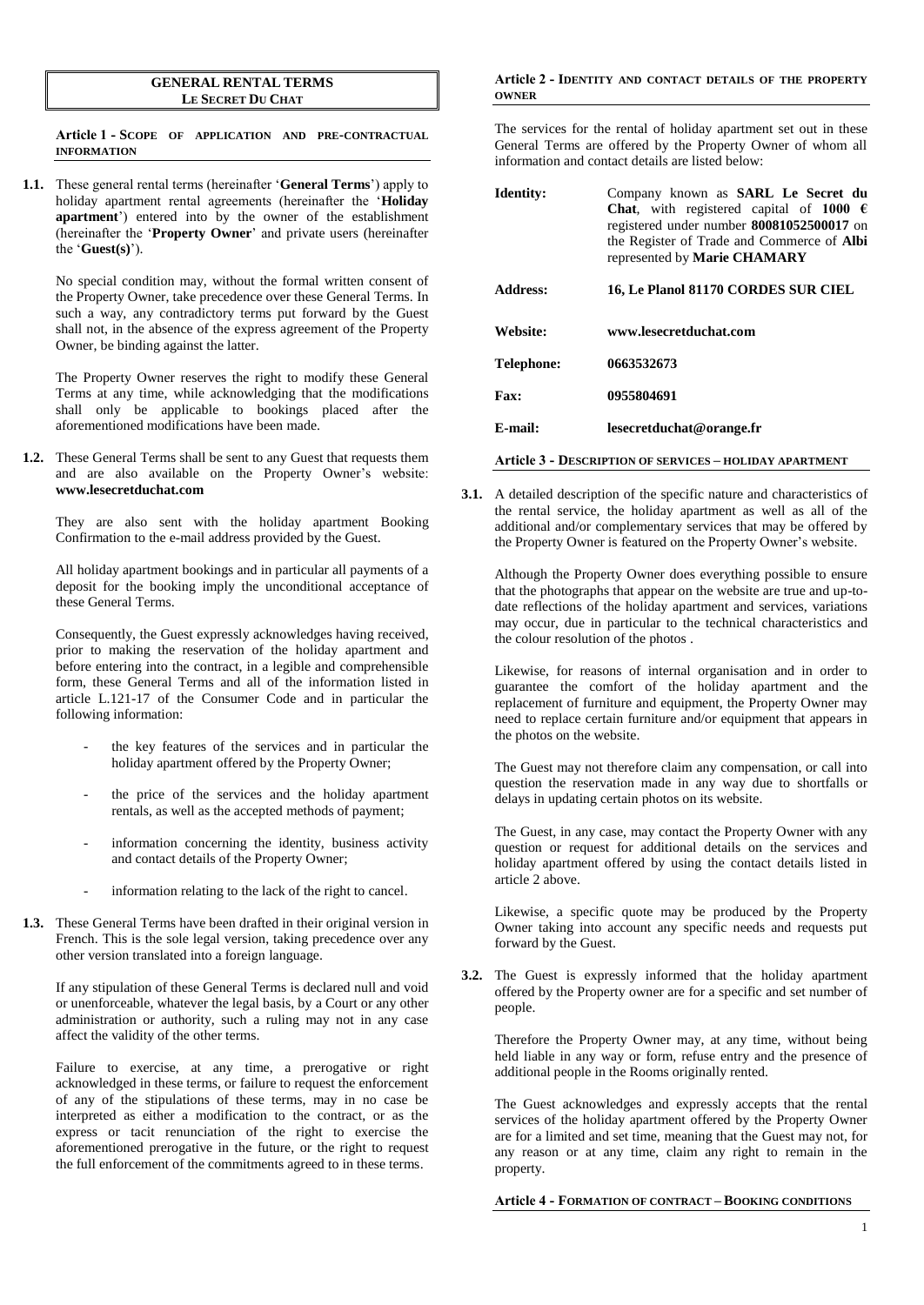# **4.1. BOOKING CONFIRMATION**

The Guest is expressly reminded that they may see a detailed description of the rental services and holiday apartment offered by the Property Owner, via the website of the latter and/or by making contact with the Property Owner using the contact details set out in article 2 above.

Whatever the method of contact used, the Property Owner shall send the Guest, to his or her postal address or e-mail address, as specified by the Guest, a booking confirmation (hereinafter the '**Booking Confirmation**' containing the details of the room(s) reserved, the price and methods of payment, including the deposit referred to in article 4.2 below, as well as these General Terms.

# **4.2. PAYMENT OF DEPOSIT**

4.2.1.Unless agreed otherwise by the Property Owner, the formation of a rental contract is expressly dependent on the prior payment of a deposit of twenty-five percent (25%) of the total amount of the booking made, including taxes.

The Guest shall be informed of the need to pay this deposit and the methods of payment in accordance with article 5.2 below, when receiving the Booking Confirmation detailed in article 4.1 above.

It is expressly agreed that the payment of the percentage set out above represents a '**deposit**', therefore excluding its qualification as a 'security deposit' pursuant to the provisions of article L.131-1 of the Consumer Code.

Consequently, the payment of this deposit by the Guest and its receipt by the Property Owner is a firm and definitive commitment by the Parties to the rental agreement, subject to the stipulations of articles 4.5 and 4.6 below.

Any deposit paid by the Guest is cashed upon receipt by the Property Owner as a firm and definitive validation of the reservation of the holiday apartment and is deducted from the invoice for the full amount of the stay.

It should be noted that the payment of a deposit by the Guest implies the unconditional acceptance of these General Terms.

> 4.2.2. Notwithstanding the stipulations set out above, for reasons of internal organisation of the establishment and for stays of less than **2** nights, the Property Owner reserves the right to request that the Guests makes full cash payment prior to any firm and definitive reservation of holiday apartment.

In this case, the Guest shall be expressly informed of this when receiving the Booking Confirmation sent by the Property Owner.

# **4.3. ONLINE BOOKING AND PAYMENT**

4.3.1. The Guest may book a holiday apartment directly from the Property Owner's website. In this case, the following steps must be followed:

**i.** Enter the address of the website and follow the instructions on said site.

ii. Complete, in accordance with the instructions given online, the booking form provided where the Guest's personal details must appear, in particular surnames, forenames, address, e-mail address.

- **iii.** Check the booking information and if necessary identify and correct any errors or omissions.
- **iv.** Confirm the booking, the total price including taxes, as well as the payment of the deposit in accordance with the conditions set out in article 4.2 above.
- **v.** Follow the instructions of the online payment server in order to pay the price including taxes or the required deposit pursuant to article 4.2.
- **vi.** The Guest shall then immediately receive a booking confirmation via e-mail, specifying the acceptance of payment and providing confirmation of the booking made.
- 4.3.2.Having chosen to book online the Guest shall confirm the booking, by consulting a summary on the screen, clicking on the tab 'booking confirmation with obligatory payment' to show his or her commitment, acknowledgement and acceptance of these General Terms and the booking made.

At the end of the booking process, it is recommended that the Guest downloads, saves or prints these General Terms.

# **4.4. LACK OF THE RIGHT TO CANCEL**

**Pursuant to article L.121-21-8, 12° of the Consumer Code and notwithstanding the modification and cancellation terms set out in articles 4.5 and 4.6 below, the Guest is expressly informed that they may not benefit from the legal right to cancel set out in article L.121-21 of the Consumer Code**.

## **4.5. MODIFICATION / CANCELLATION BY THE GUEST**

4.5.1. Unless otherwise agreed by the Property Owner, holiday apartment bookings or arrival dates may not be changed by the Guest without the Property Owner's consent, from the time that they are approved and finalised and in particular following receipt of the deposit referred to in article 4.2 above.

In any event, the Guest agrees to inform the Property Owner of any late arrival in relation to the agreed date and time and in any event of arrivals after **7 pm** pursuant to article 6.1 below.

In the absence of any information and if the Guest does not arrive before the obligatory arrival times set out in article 6.1 below, unless agreed otherwise by the Property Owner, the booking shall be deemed to have been cancelled by the Guest and the Property Owner may dispose freely of the holiday apartment.

- 4.5.2.Other than in the case of a *force majeure* event, in the event that the Guest cancels the booking:
	- more than three  $(3)$  months before the start date of the stay: the Property Owner shall refund the Guest the full deposit paid;
	- Less than three  $(3)$  months before the start date of the stay: the Property Owner shall keep all of the deposit paid;
	- less than thirty (30) calendar days before the start date of the stay: the Property Owner (**i**) shall keep all of the deposit paid and (**ii**) reserves the right to request the full amount, including taxes, for all nights booked, excluding additional services that have not been used.
- 4.5.3.Likewise, in the event that the Guest does not arrive, without giving notification or warning to the Property Owner, as in the case of a shortened stay, the Property Owner shall keep the whole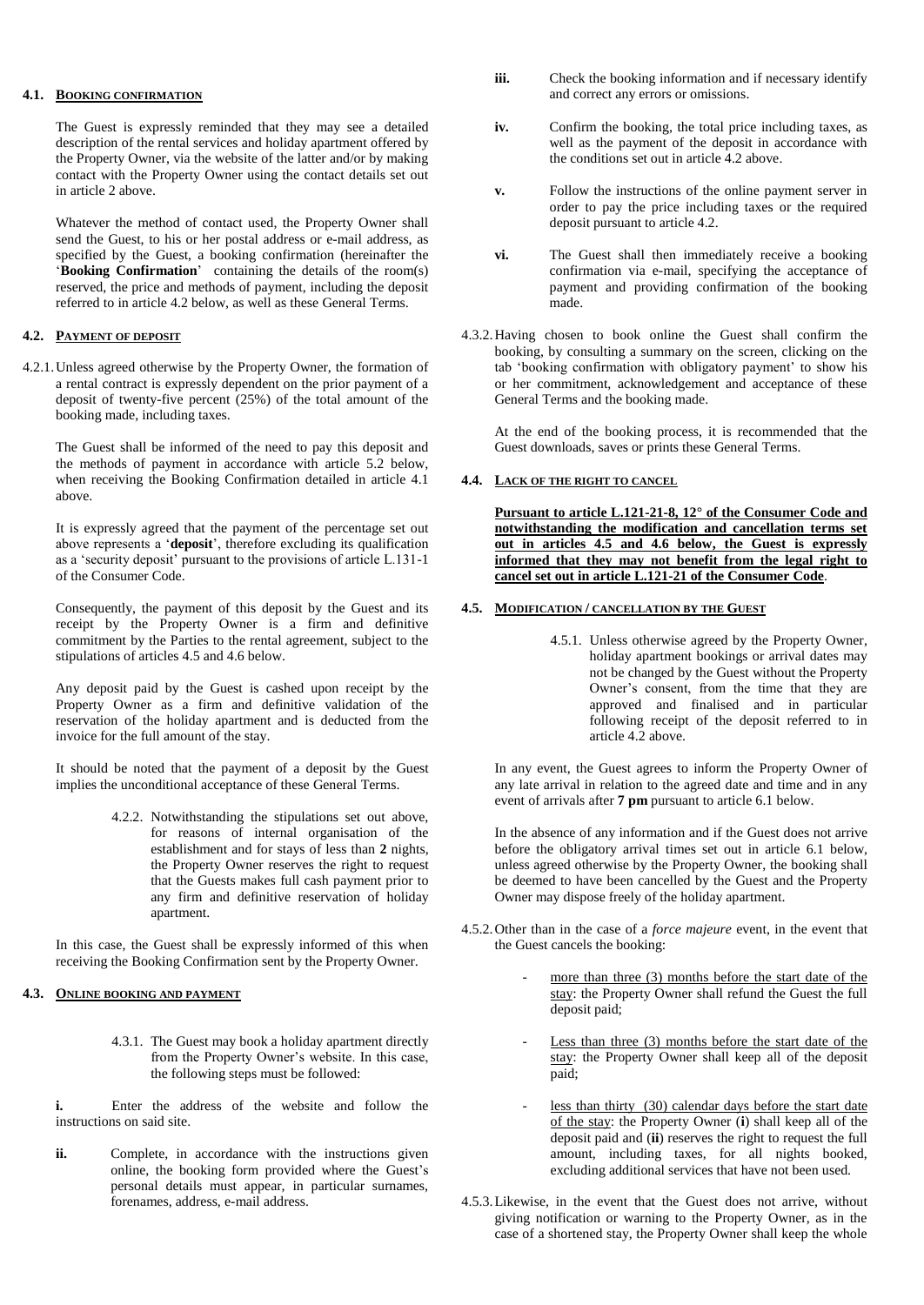deposit that has been paid and reserves the right to request the full amount, including taxes, for all of the nights book, with the exclusion of additional services that have not been used.

4.5.4.In any event, the Guest agrees to inform the Property Owner of any modification and/or cancellation by any written means (letter, fax, e-mail).

### **4.6. MODIFICATION / CANCELLATION BY THE PROPERTY OWNER**

- 4.6.1.Other than in the case of a *force majeure* event, in the case of cancellation of the booking by the Property Owner:
	- more than thirty  $(30)$  calendar days before the start date of the stay: the Property Owner shall refund the Guest the full deposit paid;
	- less than thirty (30) calendar days: the Property Owner (**i**) shall refund the full deposit paid and, in the absence of an amicable solution being found to relodge the Guest (**ii**) shall pay compensation equal to the full amount including taxes, for all nights booked, with the exclusion of additional services that have not been used.
- 4.6.2.In any event, the Property Owner agrees to inform the Guest of any modification and/or cancellation by any written means (letter, fax, e-mail).

### **Article 5 - PRICE AND METHODS OF PAYMENT**

### **5.1. PRICE**

The price of holiday apartment rentals and all additional or complementary services is indicated by the Property Owner on their website and/or in all brochures, documents and internet platforms sent to and/or accessible to the Guest.

Unless indicated otherwise, these prices include all taxes and are calculated using the rate of VAT applicable on the day of booking with the exception of the occupancy tax.

The Property Owner reserves the right to modify their prices at any time, while acknowledging that these price modifications shall only apply to bookings made after those modifications have been made.

A deposit of  $\epsilon$  500 is required on arrival ( debit card imprint, cheque or cash). It is returned if no degradations were noted.

Cleaning the house is the responsibility of the Guests during the stay. Only for weekly stay, the amount of end -of -stay cleaning fee is  $\epsilon$  50 and payable on arrival.

# **5.2. METHODS OF PAYMENT**

On the arrival date, the Property owner shall create an invoice for the full amount, including taxes, for the stay booked, deducting the deposit already paid pursuant to article 4.2 above.

The outstanding balance is payable by the Guest on their departure date. Any additional services used by the Guest during their stay shall also be invoiced and payable at the end of the stay.

The methods of payment available to the Guest are: **cash, debit card, transfer, cheque, holiday vouchers, Paypal.**

### **Article 6 - OBLIGATIONS OF THE PROPERTY OWNER**

**6.1.** Subject to the correct completion by the Guest of all of the booking formalities and in particular the payment of the deposit set out in article 4.2 above, the Property Owner agrees to make available to the Guest the holiday apartment booked on the agreed dates and for the agreed length of stay.

On this matter, unless otherwise agreed by the Property Owner, the Guest is expressly informed below of the obligatory arrival and departure times:

- Arrival times: **between 5pm and 7 pm** please note that the Guest must inform the Property Owner of any arrival later than **7 pm**
- Departure times: no later than **10 am**
- **6.2.** Subject to the clauses of article 4.6.1. above, the Property Owner agrees to guarantee that the Guest shall have peaceful enjoyment of the holiday apartment rented and access to its equipment and furniture.

### **Article 7 - GUEST'S OBLIGATIONS**

### **7.1. USE OF THE HOLIDAY APARTMENT AND PREMISES**

7.1.1. The Guest is bound to use and enjoy the holiday apartment rented peacefully and with due care. This also applies to the furniture and equipment within it.

It is strictly forbidden to smoke in the holiday apartment as well as in the common areas of the Property Owner's establishment.

More broadly, in order to guarantee the quiet and peaceful enjoyment of the premises for all of the Property Owner's Guests, each Guest agrees to behave in a courteous and reasonable manner and to respect any rules given by the Property Owner and that do not appear in these General Terms

> 7.1.2. Pursuant to article 1731 of the Civil Code, the Guest is presumed to have received the holiday apartment rented, its furniture and equipment in a good state of use and conservation and is bound to return it to the Property Owner in the same state.

Consequently the Guest must answer for and is bound to pay compensation for any degradation and/or loss arising during their stay, rendering the holiday apartment rented unfit for its purpose and for any further rentals, unless this damage and/or loss is accidental.

The Guest must inform the Property Owner of any complaints they have concerning the compliance and/or the state of the holiday apartment booked within three (3) calendar days to be counted from their arrival on the premises.

In any event, the Guest must inform the Property Owner as soon as possible of any incident, degradation and/or damage that may occur whether or not they are responsible, from the time of their arrival at the premises and for their entire stay.

# **7.2. ANIMALS**

Unless agreed otherwise at the time of booking, pets are not permitted in the Property Owner's establishment.

Failure to respect this rule may lead the Property Owner to cancel the Guest's stay, without the latter being entitled to any right to receive a refund or any type of compensation whatsoever.

Guide dogs for the blind or partially sighted are however accepted by the Property Owner, unless otherwise indicated at the time of booking.